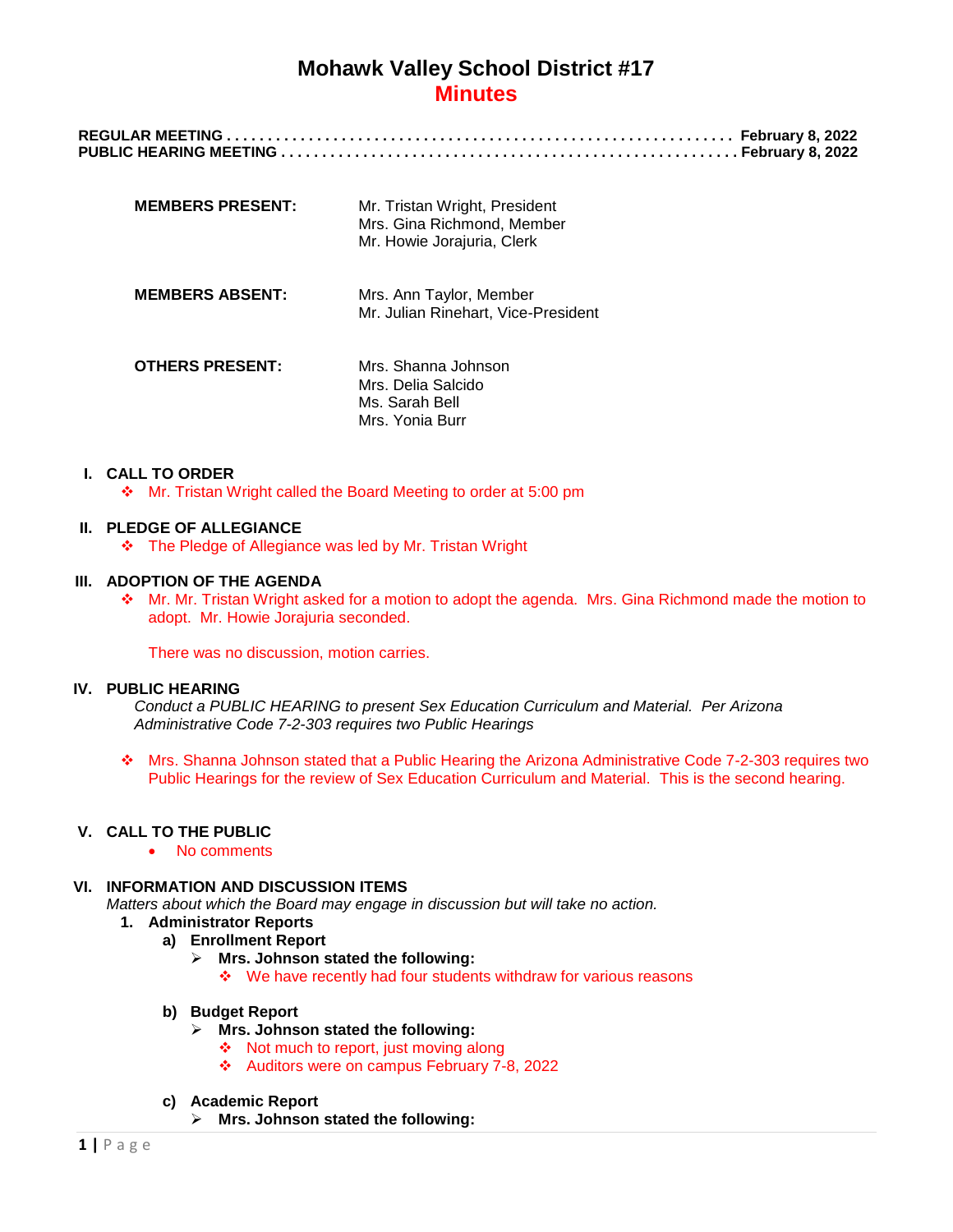# **Mohawk Valley School District #17 Minutes**

 Mrs. Yonia Burr, our instructional coach, presented student data after our benchmark data. She presented to the board how tracking data is done and how intervention groups are made

# **d) Bond Report**

- **Mrs. Johnson stated the following:**
	- \* The official submission of the bid will be made to SFB for approval
	- \* There are two AC units that need replacement immediately
	- $\div$  There will be an on-site meeting on the February 16, 2022 with Pilkington, Arcadis, and DLR

### **e) Water Plant Report**

- **Mrs. Johnson stated the following:**
	- ❖ Water Plant Report was not given
- **f) Maintenance Report**
	- **Mrs. Johnson informed the board of the following:**
		- ❖ Maintenance Report was not given

#### **g) General Items**

- **Mrs. Johnson informed the board of the following:**
	- Student calendar is generally approved in February, however, we are waiting until March to present it to the board. We may need to be flexible with the calendar in order to work around the construction project

#### **2. Governing Board Member Comments**

• No Comment

### **VII. APPROVAL OF CONSENT AGENDA**

*These items are adoption of a routine nature and those that normally do not require deliberations on the part of the Governing Board. A board member may pull items, which will then be discussed and voted on separately.*

### **1. Minutes**

- a) Minutes of January 18, 2022 Regular Board Meeting
- b) Minutes of January 31, 2022 Special Board Meeting

# **2. Expense Vouchers**

| c) Expense $#20$ | \$157,335.56 |
|------------------|--------------|
| d) Expense $#21$ | \$37,094.53  |

### **3. Payroll Vouchers**

| e) P-15   | \$62,033.62 |
|-----------|-------------|
| f) $P-16$ | \$60,693.74 |

### **4. Student Activity Reports**

- g) January 2022
- h) Year-to-Date 01/31/2022

#### **5. Bank Account Reconciliations**

i) Student Activities/Revolving Fund/Cafeteria Fund – January 2022